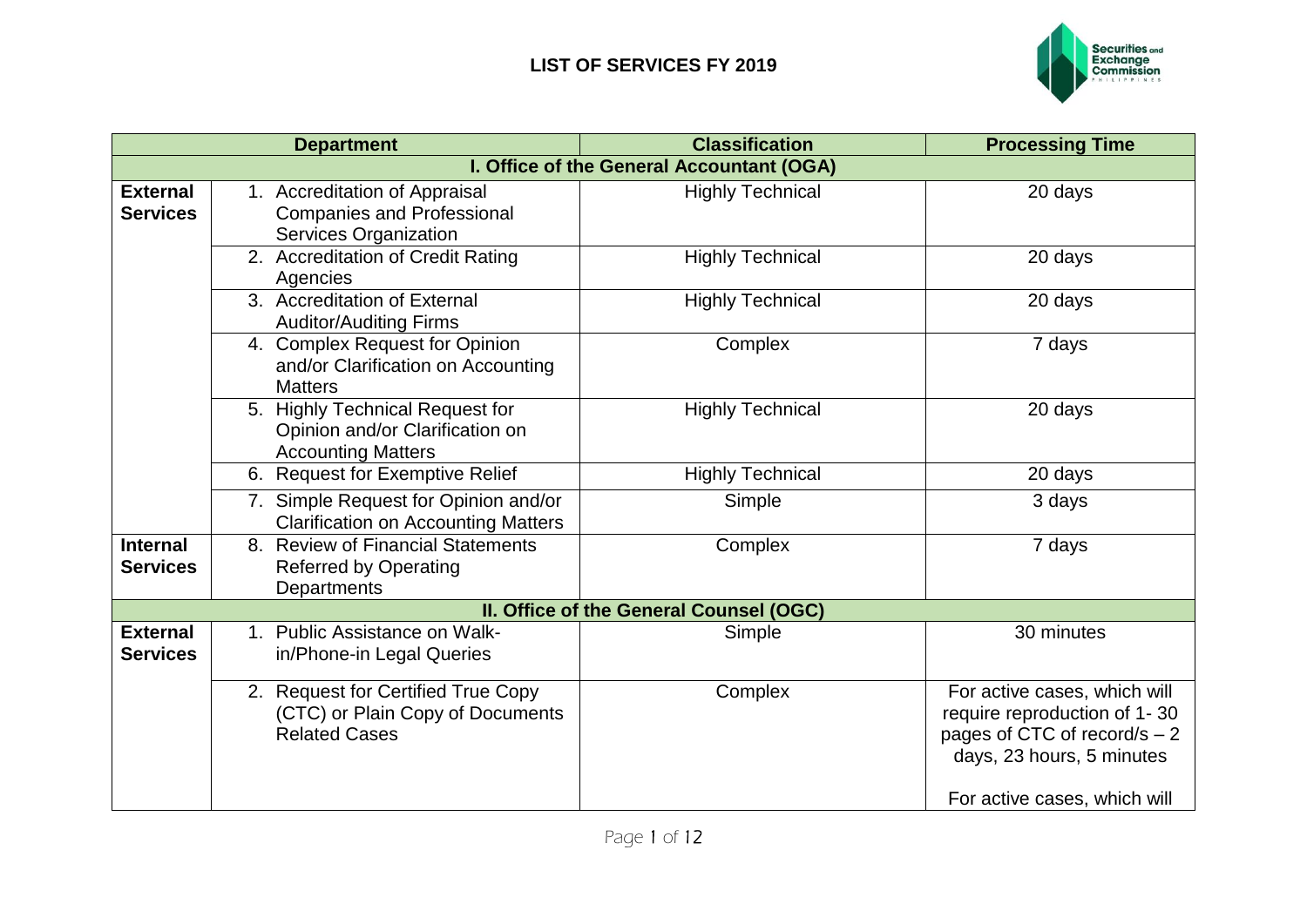

|                                    | <b>Department</b>                                                                                           | <b>Classification</b>                                                                                                                                                                                                                                                                                                                                                | <b>Processing Time</b>                                                                                                                                               |
|------------------------------------|-------------------------------------------------------------------------------------------------------------|----------------------------------------------------------------------------------------------------------------------------------------------------------------------------------------------------------------------------------------------------------------------------------------------------------------------------------------------------------------------|----------------------------------------------------------------------------------------------------------------------------------------------------------------------|
|                                    |                                                                                                             |                                                                                                                                                                                                                                                                                                                                                                      | require reproduction of 30<br>pages-above of CTC of<br>record/s $-6$ days, 23 hours, 5<br>minutes<br>For inactive/terminated cases<br>$-6$ days, 23 hours, 5 minutes |
|                                    | 3. Filing of Request for Legal Opinion                                                                      | Highly Technical within the context<br>of Section 5 of the Securities<br>Regulation Code, 2015 Implementing<br>Rules and Regulations of the Securities<br>Regulation Code, Section 179 of the<br><b>Revised Corporation Code, Supreme</b><br>Court Ruling on Gamboa vs. Teves<br>(G.R. No. 176579, 9 October 2012),<br>and SEC Memorandum Circular No. 15,<br>s.2003 | 1 year, 15 days, 1 hour                                                                                                                                              |
|                                    | 4. Filing of Petition and Appeal                                                                            | Highly Technical within the context<br>of Section 5 of the Securities<br>Regulation Code, 2015 Implementing<br>Rules and Regulations of the Securities<br>Regulation Code, Section 179 of the<br>Revised Corporation Code, and SEC<br>2016 Rules of Procedure                                                                                                        | 1 year, 1 hour, 10 minutes                                                                                                                                           |
|                                    |                                                                                                             | III. Office of the Commissioner Secretary (OCS)                                                                                                                                                                                                                                                                                                                      |                                                                                                                                                                      |
| <b>External</b><br><b>Services</b> | 1. Request for Certification on<br><b>Commission en Banc Resolutions/</b><br>Certain Acts of the Commission | Simple                                                                                                                                                                                                                                                                                                                                                               | 30 minutes, 30 seconds                                                                                                                                               |
|                                    | 2. Request for Certified True Copies<br>(CTC) of Memorandum Circulars,                                      | Simple                                                                                                                                                                                                                                                                                                                                                               | 30 minutes and 30 seconds                                                                                                                                            |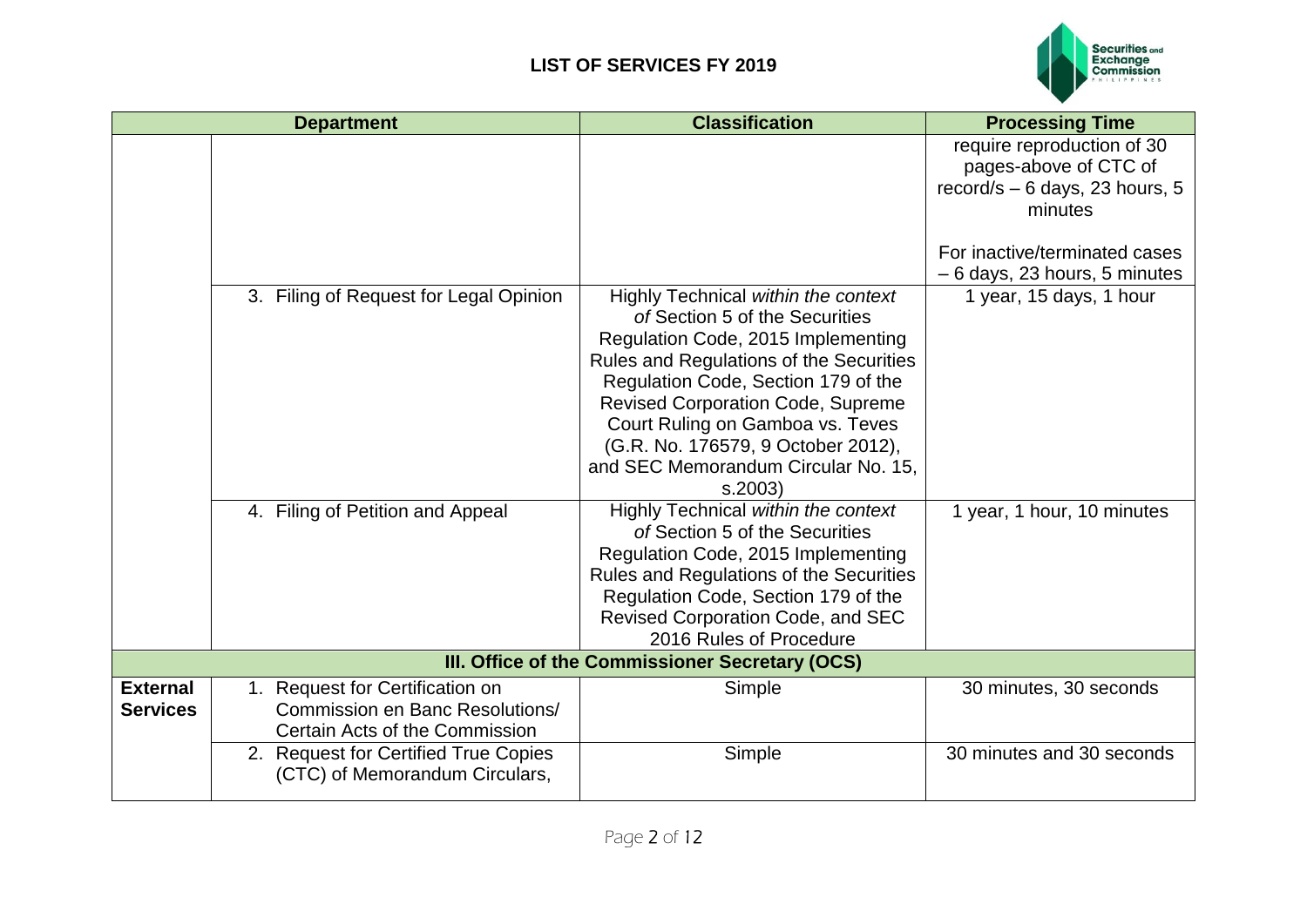

|                                    | <b>Department</b>                                                                                                                                                                     | <b>Classification</b>                                                                                          | <b>Processing Time</b>    |
|------------------------------------|---------------------------------------------------------------------------------------------------------------------------------------------------------------------------------------|----------------------------------------------------------------------------------------------------------------|---------------------------|
|                                    | Minutes of the Meeting and<br><b>Resolutions</b>                                                                                                                                      |                                                                                                                |                           |
|                                    | 3. Media Request for Interview,<br>Information, and Update                                                                                                                            | Simple                                                                                                         | 1 hour and 25 minutes     |
| <b>Internal</b><br><b>Services</b> | 4. Preparation of Minutes of<br><b>Commission Meetings and</b><br><b>Executive Session Meetings</b>                                                                                   | Simple                                                                                                         | 20 minutes and 30 seconds |
|                                    | 5. Dissemination of Certified True<br>Copies of SEC Office Orders, SEC<br>Memorandum Circulars,<br>Guidelines, Notices, Rules and<br>Regulations                                      | Simple                                                                                                         | 25 minutes                |
|                                    |                                                                                                                                                                                       | IV. Enforcement and Investor Protection Department (EIPD)                                                      |                           |
| <b>External</b><br><b>Services</b> | 1. Receipt and Filing of Complaint by<br>Walk-in Clients with the EIPD                                                                                                                | Simple                                                                                                         | 2 hours, 27 minutes       |
|                                    | 2. Request for Certified True Copy of<br>Documents by Walk-in Clients                                                                                                                 | Complex                                                                                                        | 7 Days                    |
|                                    |                                                                                                                                                                                       | V. Markets and Securities Regulation Department (MSRD)                                                         |                           |
| <b>External</b>                    | 1. Accreditation of Surety Companies                                                                                                                                                  | Complex                                                                                                        | 7 days                    |
| <b>Services</b>                    | 2. Application for Certificate of Permit<br>to offer Securities for Sale and<br>Order of Registration for Equities,<br>Debt Securities, Real Estate<br><b>Investment Trust (REIT)</b> | <b>Highly Technical</b><br>(covered by R.A. No. 8799, otherwise<br>known as the Securities Regulation<br>Code) | 45 days                   |
|                                    | 3. Application for Confirmation of<br><b>Exempt Transaction</b>                                                                                                                       | <b>Highly Technical</b><br>(covered by R.A. No. 8799, otherwise<br>known as the Securities Regulation<br>Code) | 10 Days                   |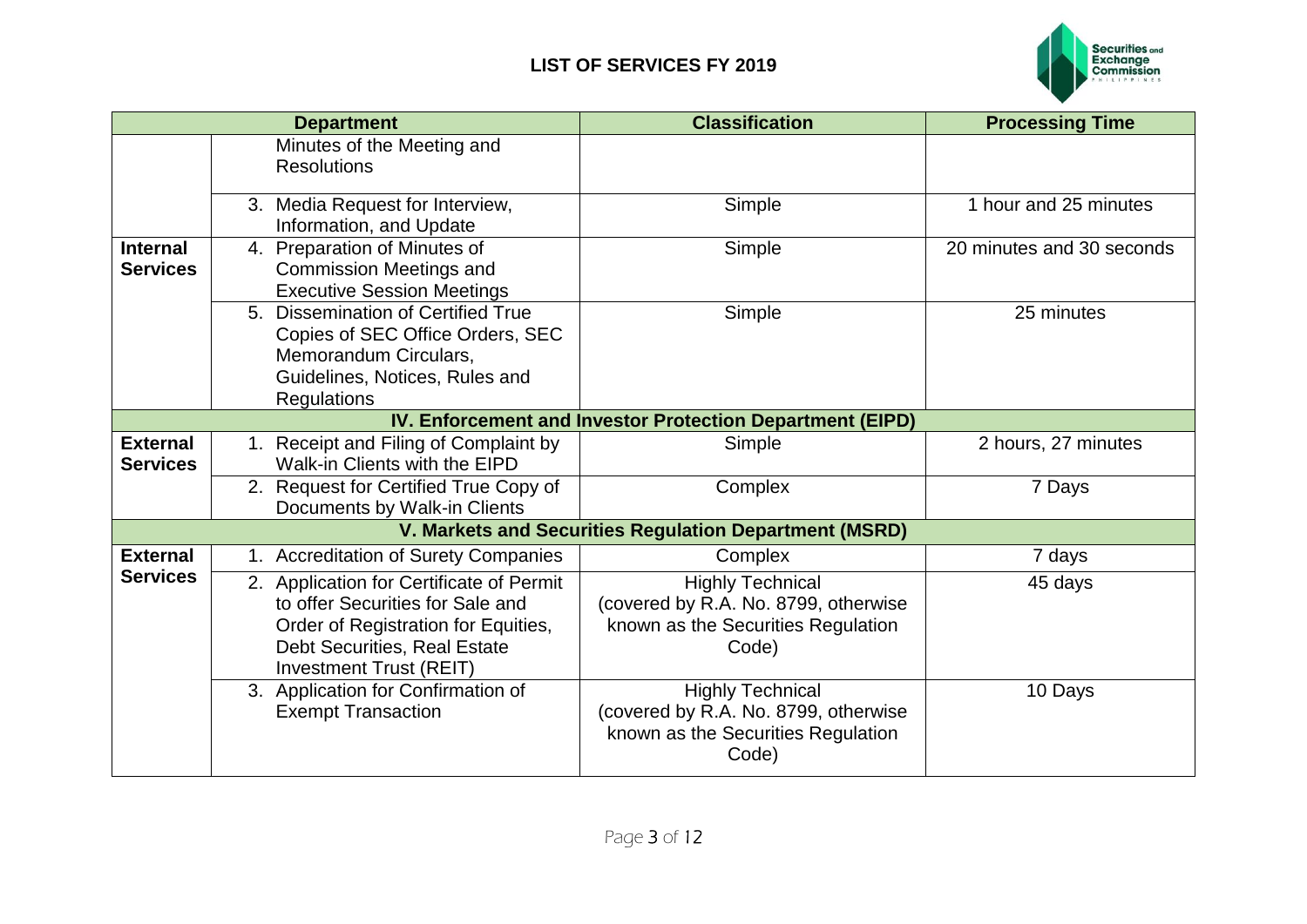

| <b>Department</b>                                                                                                                                                                      | <b>Classification</b>                                                                                          | <b>Processing Time</b> |
|----------------------------------------------------------------------------------------------------------------------------------------------------------------------------------------|----------------------------------------------------------------------------------------------------------------|------------------------|
| 4. Application for Over-the-Counter<br>Market/ Association of Securities<br><b>Brokers and Dealers</b>                                                                                 | <b>Highly Technical</b><br>(covered by R.A. No. 8799, otherwise<br>known as the Securities Regulation<br>Code) | 90 days                |
| 5. Application of Operator of<br>Alternative Trading System and<br><b>Central Trade Reporting System</b>                                                                               | <b>Highly Technical</b><br>(covered by R.A. No. 8799, otherwise<br>known as the Securities Regulation<br>Code) | 90 days                |
| 6. Application of Registration as an<br>Exchange/SRO/Clearing Agency/<br>Clearing Agency-SRO and<br>Depository                                                                         | <b>Highly Technical</b><br>(covered by R.A. No. 8799, otherwise<br>known as the Securities Regulation<br>Code) | 90 days                |
| 7. Application of Registration as<br><b>Registrar of Qualified Buyer</b>                                                                                                               | Complex                                                                                                        | 7 days                 |
| 8. Exemption from Registration of<br>Limited Public Offering and Other<br><b>Exempt Transaction</b>                                                                                    | <b>Highly Technical</b><br>(covered by R.A. No. 8799, otherwise<br>known as the Securities Regulation<br>Code) | 10 Days                |
| 9. Exemption from Registration of<br><b>Securities including Stock Options</b>                                                                                                         | <b>Highly Technical</b>                                                                                        | 10 Days                |
| 10. Petition for Voluntary Revocation of<br>Permit to offer Securities for Sale<br>and Order of Registration for<br>Equities, Debt Securities, Reals<br>Estate Investment Trust (REIT) | <b>Highly Technical</b><br>(covered by R.A. No. 8799, otherwise<br>known as the Securities Regulation<br>Code) | 26 Days                |
| 11. Request for<br>Comment/Recommendation on the<br>Application for Articles of<br>Incorporation/By-Laws/Secondary<br>License and amendments relative                                  | Complex                                                                                                        | 7 days                 |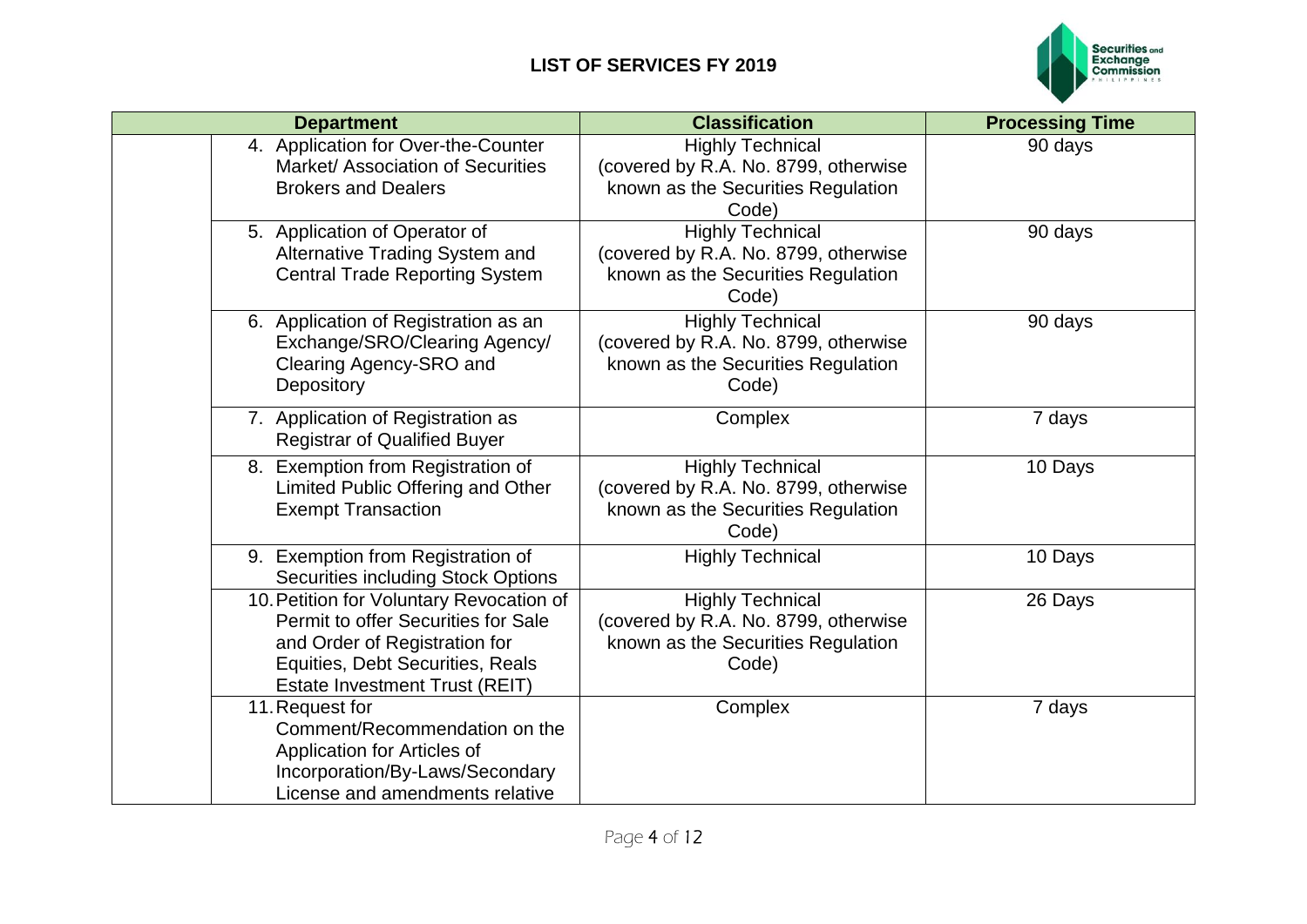

|                                    | <b>Department</b>                                                                                                                              | <b>Classification</b>                                                                                          | <b>Processing Time</b> |
|------------------------------------|------------------------------------------------------------------------------------------------------------------------------------------------|----------------------------------------------------------------------------------------------------------------|------------------------|
|                                    | thereto that falls within the<br>jurisdiction of the Department                                                                                |                                                                                                                |                        |
|                                    | 12. Request for Exemptive<br>Relief/Confidential Treatment of<br>Information Filed and Request for<br>Extension                                | <b>Highly Technical</b><br>(covered by R.A. No. 8799, otherwise<br>known as the Securities Regulation<br>Code) | 10 Days                |
|                                    | 13. Request for SEC MSRD<br>Certification                                                                                                      | Simple                                                                                                         | 1 hour, 12 minutes     |
|                                    | 14. Review of Information Statement<br>prior to its Distribution in the<br><b>Stockholders Meeting</b>                                         | Simple                                                                                                         | 3 days                 |
|                                    |                                                                                                                                                | VI. Corporate Governance and Finance Department (CGFD)                                                         |                        |
| <b>External</b><br><b>Services</b> | 1. Accreditation of Microfinance Non-<br><b>Government Organizations (MF-</b><br>NGOs) under Republic Act No.<br>10693 (Microfinance NGOs Act) | <b>Highly Technical / Multi-Agency</b>                                                                         | 20 days                |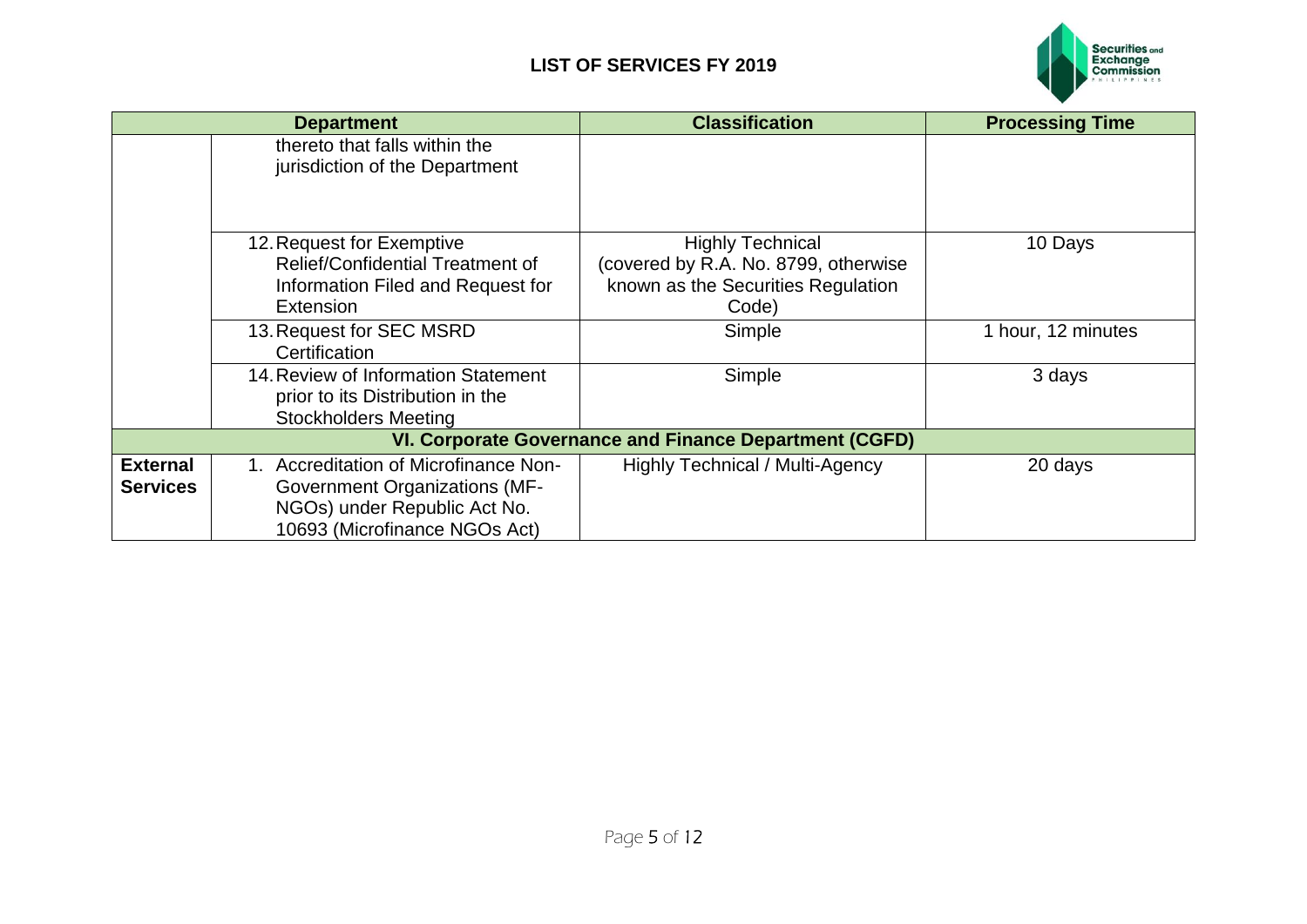

| <b>Department</b>                                                                                                   | <b>Classification</b>                                                                                                                                                                                                                                                                                                                                                          | <b>Processing Time</b>                       |
|---------------------------------------------------------------------------------------------------------------------|--------------------------------------------------------------------------------------------------------------------------------------------------------------------------------------------------------------------------------------------------------------------------------------------------------------------------------------------------------------------------------|----------------------------------------------|
| 2. Amendment of Registration<br>Statement                                                                           | <b>Highly Technical</b><br>Pursuant to Section 12.6 of the SRC,<br>the SEC has within 45 days after filing<br>the registration statement (RS) to<br>declare the RS effective or rejected.<br>Such period may be adjusted to a later<br>date provided the Client consented<br>thereto or when the Client is allowed to<br>amend the RS as provided in Section<br>14 of the SRC. | 45 Days                                      |
| 3. Application for Accreditation as<br><b>Corporate Governance Institutional</b><br><b>Training Provider</b>        | Complex                                                                                                                                                                                                                                                                                                                                                                        | 7 days                                       |
| 4. Application for Renewal of<br><b>Accreditation as Corporate</b><br>Governance Institutional Training<br>Provider | Complex                                                                                                                                                                                                                                                                                                                                                                        | 7 days                                       |
| 5. Petition for Voluntary Revocation                                                                                | <b>Highly Technical</b><br>Service covered under SRC Rule<br>13.2.3.2 and ICA Rule 13.1.6(b)(ii)                                                                                                                                                                                                                                                                               | 15 business days<br>from date of publication |
| 6. Processing of Information<br>Statement (SEC Form 20-IS)                                                          | <b>Highly Technical</b>                                                                                                                                                                                                                                                                                                                                                        | 19 Days and 40 Minutes                       |
| 7. Receiving of Walk-in Complaints<br><b>Filed Against Covered Companies</b>                                        | Simple                                                                                                                                                                                                                                                                                                                                                                         | 40 minutes                                   |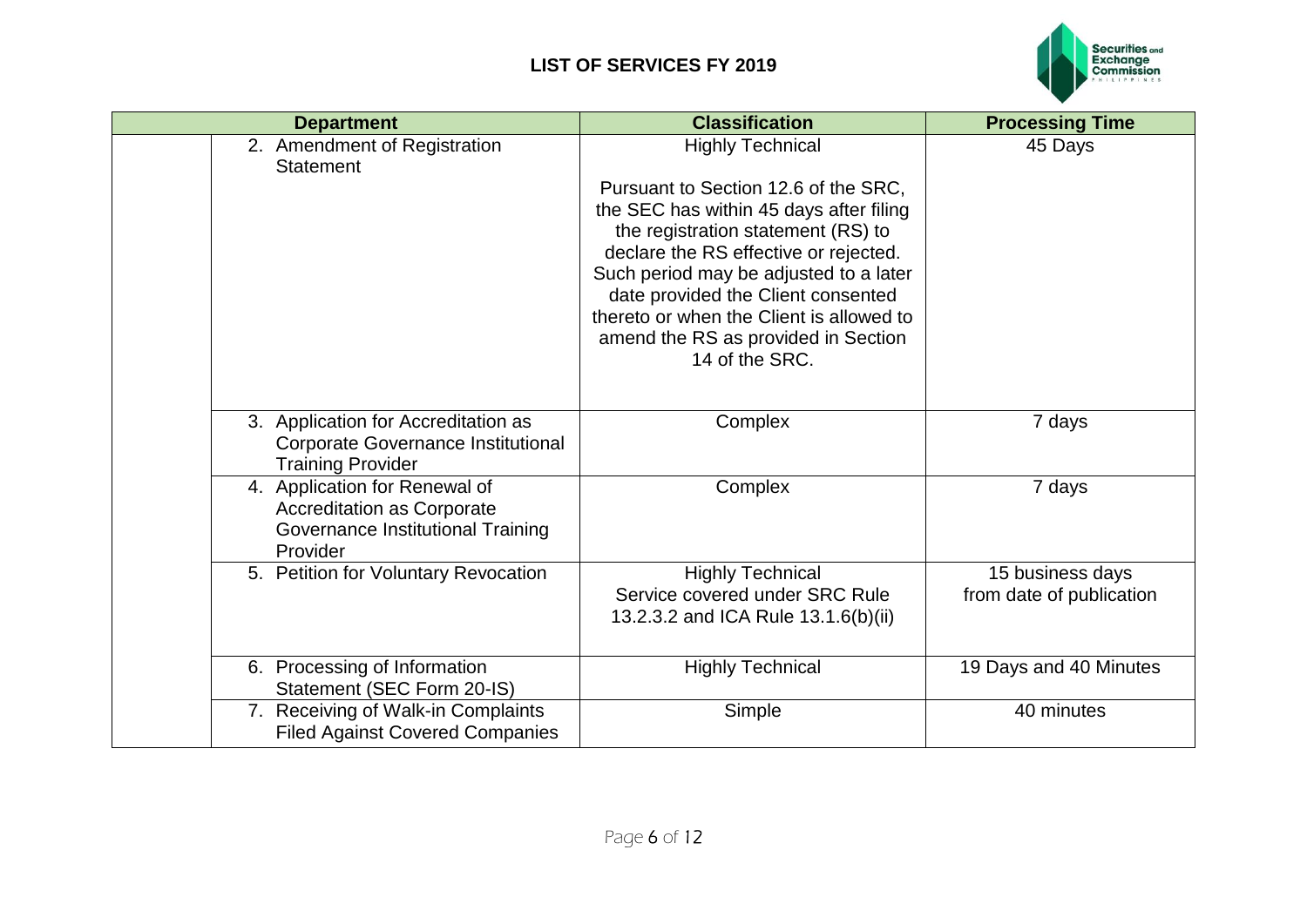

| <b>Department</b>                                                                                                                                                                                         | <b>Classification</b>                                                                                                                                                                                                                                                                                                                                                          | <b>Processing Time</b> |
|-----------------------------------------------------------------------------------------------------------------------------------------------------------------------------------------------------------|--------------------------------------------------------------------------------------------------------------------------------------------------------------------------------------------------------------------------------------------------------------------------------------------------------------------------------------------------------------------------------|------------------------|
| 8. Registration of Securities and<br>Licensing of Investment Company                                                                                                                                      | <b>Highly Technical</b><br>Pursuant to Section 12.6 of the SRC,<br>the SEC has within 45 days after filing<br>the registration statement (RS) to<br>declare the RS effective or rejected.<br>Such period may be adjusted to a later<br>date provided the Client consented<br>thereto or when the Client is allowed to<br>amend the RS as provided in Section<br>14 of the SRC. | 45 Days                |
| 9. Request for Approval of In-House<br><b>Corporate Governance</b><br>Training/Seminar                                                                                                                    | Complex                                                                                                                                                                                                                                                                                                                                                                        | 7 days                 |
| 10. Request for Clearance for<br><b>Financing Companies/Lending</b><br>Companies/Foundations/<br><b>Microfinance NGOs</b>                                                                                 | Complex                                                                                                                                                                                                                                                                                                                                                                        | 7 days                 |
| 11. Request for Clearance of Publicly-<br><b>Listed Companies (PLCS)</b>                                                                                                                                  | Simple                                                                                                                                                                                                                                                                                                                                                                         | 3 days                 |
| 12. Request for Comment on Articles of<br>Incorporation and/or By-Laws of<br>Ordinary Companies, PLCs,<br>Investment Companies, ETFs,<br>Issuers of Proprietary and Non-<br><b>Proprietary Securities</b> | Simple                                                                                                                                                                                                                                                                                                                                                                         | 3 days                 |
| 13. Request for Exemptive Relief/<br>Confidential Treatment/ Other Filing                                                                                                                                 | <b>Highly Technical</b>                                                                                                                                                                                                                                                                                                                                                        | 20 days                |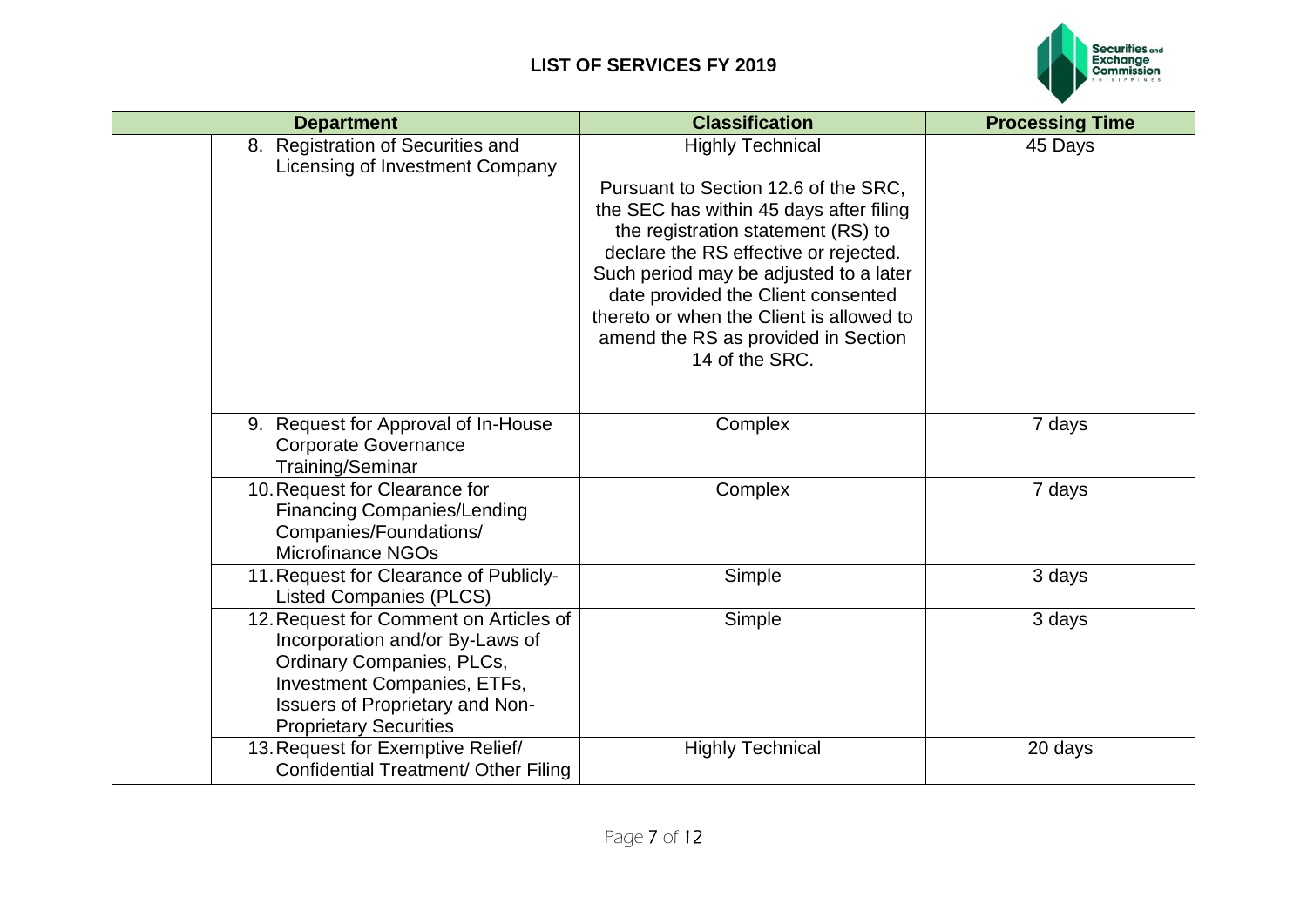

| <b>Department</b>                  |                                                                                                                                                                                                                                                                                                           | <b>Classification</b>                                             | <b>Processing Time</b>                                                                                     |
|------------------------------------|-----------------------------------------------------------------------------------------------------------------------------------------------------------------------------------------------------------------------------------------------------------------------------------------------------------|-------------------------------------------------------------------|------------------------------------------------------------------------------------------------------------|
|                                    | Made Requiring Action by the<br>Department                                                                                                                                                                                                                                                                |                                                                   |                                                                                                            |
|                                    | 14. Request for Monitoring of<br><b>Investment Company, Public</b><br>Company, and Issuer of Propriety<br>and Non-Propriety Shares or<br>Certificates                                                                                                                                                     | Simple                                                            | 3 days                                                                                                     |
|                                    | 15. Request for Payment Assessment<br>Form (for Payment of Annual Fee<br>and Penalties)                                                                                                                                                                                                                   | Simple                                                            | 50 minutes                                                                                                 |
| <b>Internal</b><br><b>Services</b> | 1. Review of Websites Pursuant to the<br><b>SEC-Prescribed Website Template</b>                                                                                                                                                                                                                           | Simple                                                            | 3 days                                                                                                     |
|                                    | 2. Request for Validation of<br><b>Qualification of Nominees for</b><br>Independent Directors (IDs) of<br>Publicly-Listed Companies (PLCs),<br>Investment Companies (ICs),<br>Exchange Traded Funds (ETFs),<br>Public Companies (PCs), Issuers of<br>Proprietary and Non- Proprietary<br>Securities (RIs) | Complex                                                           | 7 days                                                                                                     |
|                                    |                                                                                                                                                                                                                                                                                                           | <b>VII. Company Registration and Monitoring Department (CRMD)</b> |                                                                                                            |
| <b>Internal</b>                    | 1. Issuance of Affirmative Certification                                                                                                                                                                                                                                                                  | Simple                                                            | 35 minutes                                                                                                 |
| <b>Services</b>                    | 2. Issuance of Negative Certification                                                                                                                                                                                                                                                                     | Simple                                                            | 25 minutes                                                                                                 |
|                                    | 3. Issuance of Plain/Authenticated<br><b>Copies of Documents</b>                                                                                                                                                                                                                                          | Simple                                                            | $\overline{A^{*}}$ +*** = 28 minutes<br>**+*** = 33 minutes<br>* $+***$ *=38 minutes<br>**+****=43 minutes |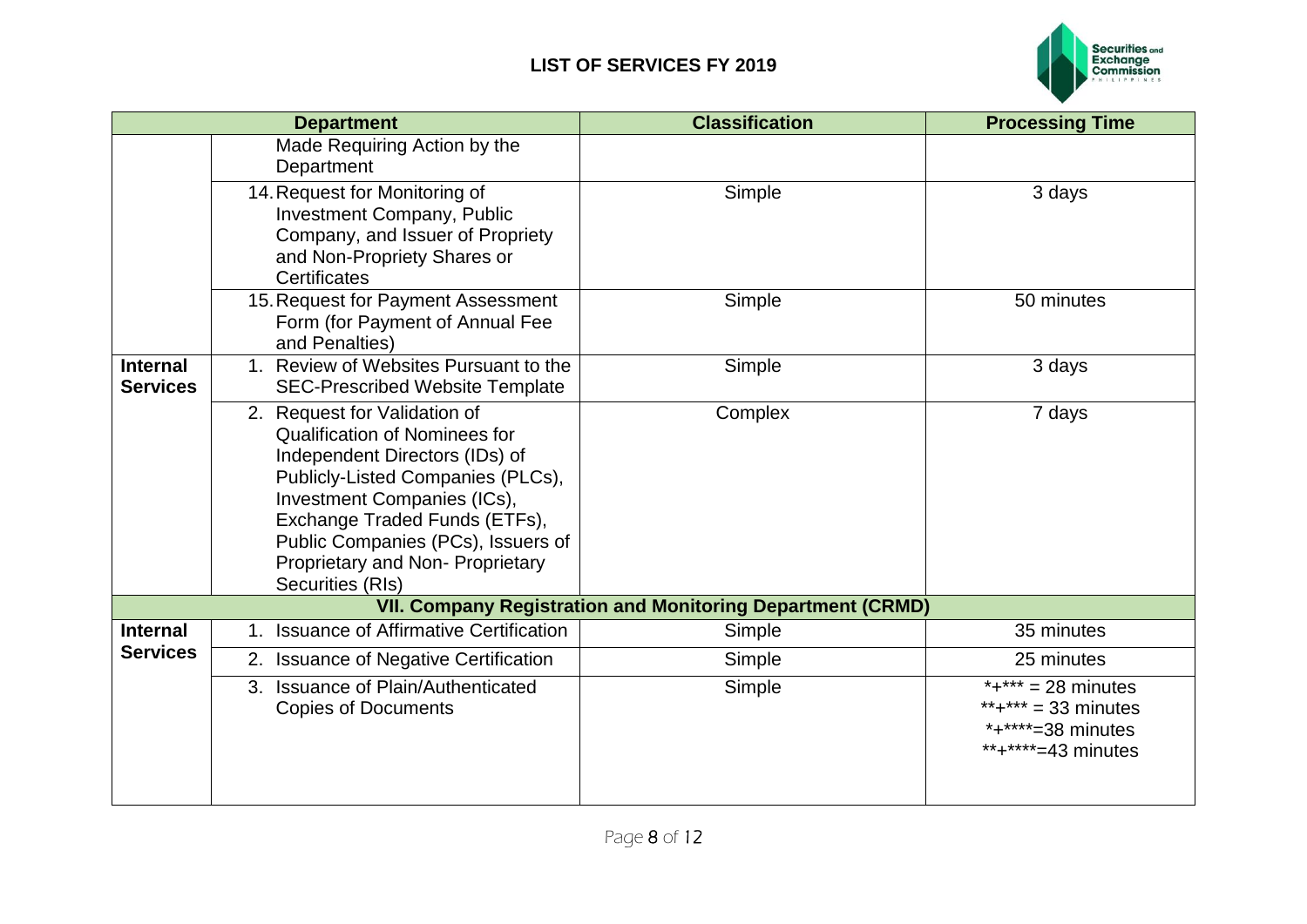

|                                    | <b>Department</b>                                                                                                                                                    | <b>Classification</b>                                                    | <b>Processing Time</b> |
|------------------------------------|----------------------------------------------------------------------------------------------------------------------------------------------------------------------|--------------------------------------------------------------------------|------------------------|
|                                    |                                                                                                                                                                      | <b>VIII. Information and Communications Technology Department (ICTD)</b> |                        |
| <b>External</b><br><b>Services</b> | 1. Complex Request for Copy/Copies<br>of Corporate Documents (By<br>Appointment)                                                                                     | Complex                                                                  | 7 days                 |
|                                    | 2. Complex Request for Copy/Copies<br>of Corporate Documents (By<br>Courier)                                                                                         | Complex                                                                  | 7 days                 |
|                                    | 3. Complex Request for Listings                                                                                                                                      | Complex                                                                  | 7 days                 |
|                                    | 4. Complex Request for Reverse<br>Search                                                                                                                             | Complex                                                                  | 6 days                 |
|                                    | 5. Highly Technical Request for<br>Listings                                                                                                                          | <b>Highly Technical</b>                                                  | 15 days                |
|                                    | 6. Highly Technical Request for<br><b>Reverse Search</b>                                                                                                             | <b>Highly Technical</b>                                                  | 20 days                |
|                                    | 7. Receiving of Documents:<br><b>Reports/Reportorial Requirements</b><br>(I.E. GIS & AFS) (Walk-in)                                                                  | Simple                                                                   | 4 minutes              |
|                                    | 8. Receiving of Documents:<br><b>Reports/Reportorial Requirements</b><br>(I.E. GIS & AFS) (Online<br>Submission)                                                     | Simple                                                                   | 3 minutes              |
|                                    | 9. Receiving of Documents:<br><b>Reports/Reportorial Requirements</b><br>(I.E. GIS & AFS) (Walk-In, Mailed<br>Delivery Of Correspondences,<br><b>Other Documents</b> | Simple                                                                   | 4 minutes              |
|                                    | 10. Simple Request for Copy/Copies of<br><b>Corporate Documents (By</b><br>Appointment)                                                                              | Simple                                                                   | 22 minutes             |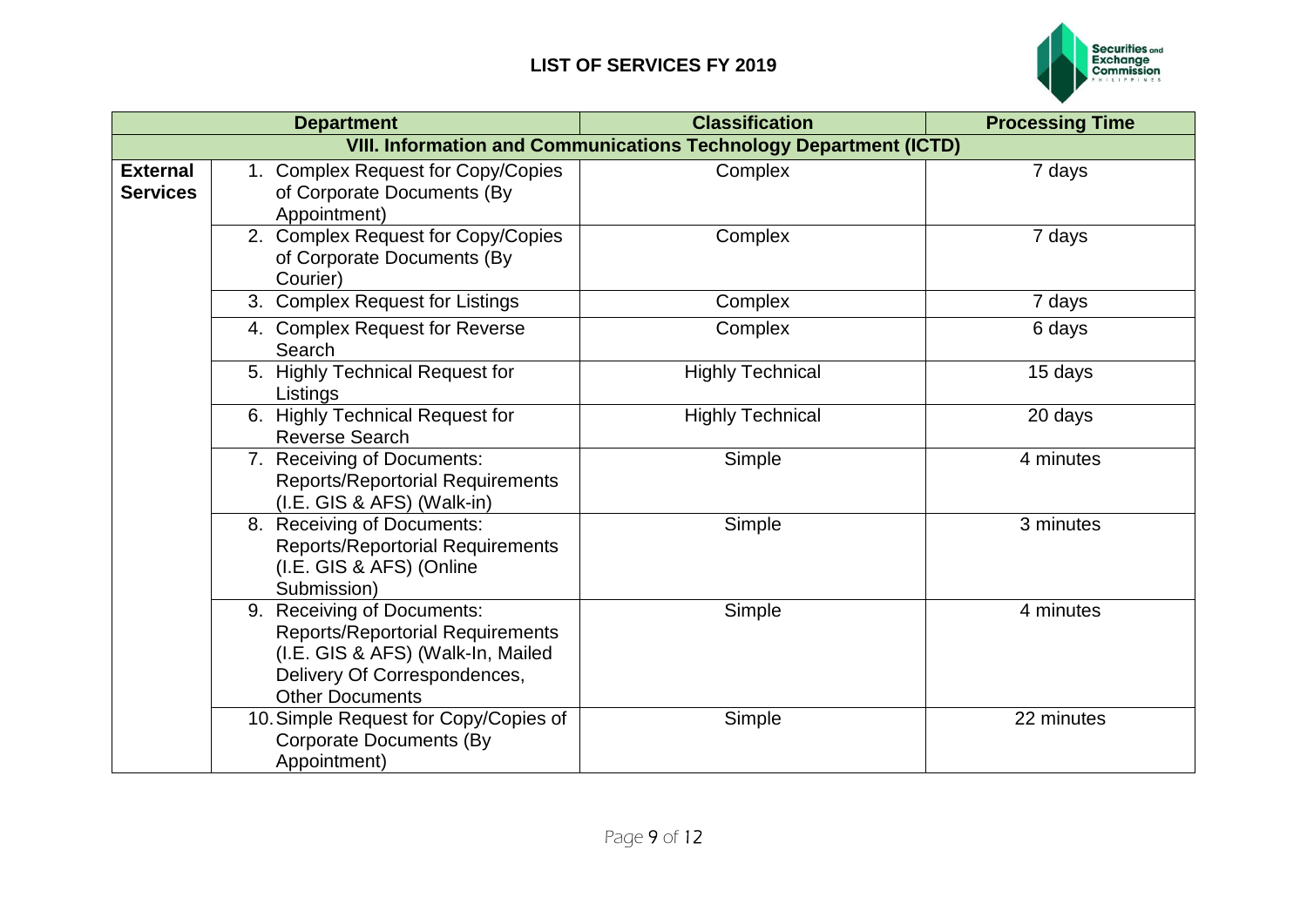

|                                    | <b>Department</b>                                                                                                      | <b>Classification</b>                                | <b>Processing Time</b> |
|------------------------------------|------------------------------------------------------------------------------------------------------------------------|------------------------------------------------------|------------------------|
|                                    | 11. Simple Request for Copy/Copies of                                                                                  | Simple                                               | 3 days                 |
|                                    | <b>Corporate Documents (By Courier)</b>                                                                                |                                                      |                        |
|                                    | 12. Simple Request for Listings                                                                                        | Simple                                               | 3 days                 |
|                                    | 13. Simple Request for Reverse<br>Search                                                                               | Simple                                               | 3 days                 |
|                                    |                                                                                                                        | IX. Economic Research and Training Department (ERTD) |                        |
| <b>External</b><br><b>Services</b> | 1. Certification of Rank in the Top<br><b>Philippine Corporations</b>                                                  | Simple                                               | 1 hour, 30 minutes     |
|                                    | 2. Complex Request for SEC<br>Statistics, Reports, and Data (SRD)                                                      | <b>Complex</b>                                       | 5 days, 3 hours        |
|                                    | 3. Highly Technical Request for SEC<br>Statistics, Reports, and Data (SRD                                              | <b>Highly Technical</b>                              | 15 days, 4 hours       |
|                                    | 4. Provinsion of Copy of the Annual<br>Ranking of Top Philippine<br>Corporations                                       | Simple                                               | 1 day                  |
|                                    | 5. Registration for the Certification<br><b>Seminars</b>                                                               | Simple                                               | 30 minutes             |
|                                    | 6. Registration for the Head Office<br>(Computer-Based) and Provincial<br>(Paper and Pen) Certification<br>Examination | Simple                                               | 30 minutes             |
|                                    | 7. Request for Orientation on SEC<br><b>Mandates and Functions</b>                                                     | Simple                                               | 10 minutes             |
|                                    | 8. Request for Provincial (Paper and<br>Pen) Certification Examination                                                 | Simple                                               | 10 minutes             |
|                                    | 9. Simple Request for SEC Statistics,<br>Reports and/or Data (SRD)                                                     | Simple                                               | 30 minutes             |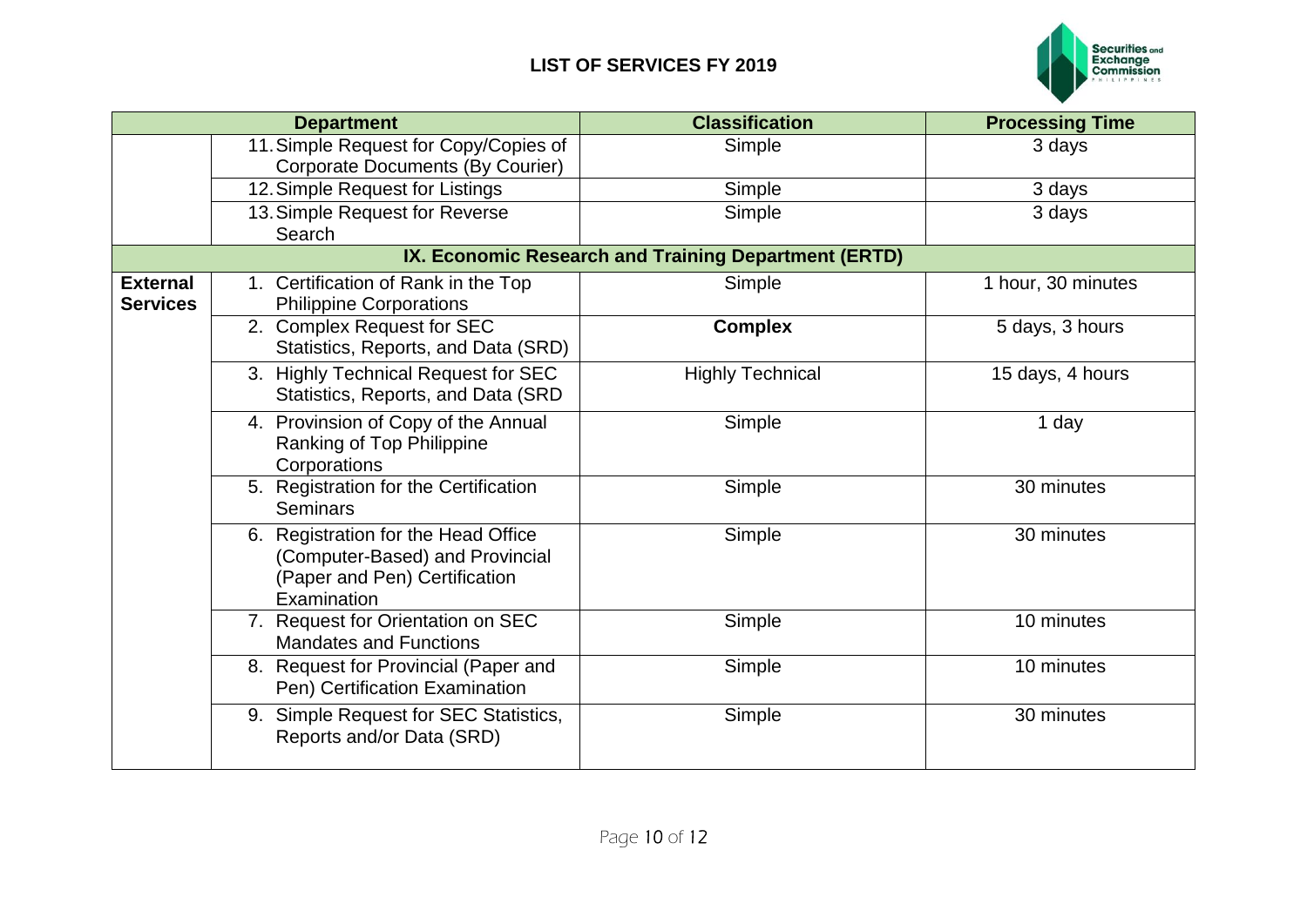

|                                    |    | <b>Department</b>                                                                                                                                                                                                                                      | <b>Classification</b>                                  | <b>Processing Time</b> |
|------------------------------------|----|--------------------------------------------------------------------------------------------------------------------------------------------------------------------------------------------------------------------------------------------------------|--------------------------------------------------------|------------------------|
| <b>Internal</b><br><b>Services</b> | 1. | <b>Complex Request for SEC</b><br>Statistics, Reports, and Data (SRD)                                                                                                                                                                                  | Complex                                                | 5 days, 3 hours        |
|                                    |    | 2. Highly Technical Request of SEC<br>Statistics, Reports, and Data (SRD)                                                                                                                                                                              | <b>Highly Technical</b>                                | 15 days, 4 hours       |
|                                    |    | 3. Provision of Copy of the Annual<br>Ranking of Top 1K Corporations                                                                                                                                                                                   | Simple                                                 | 1 day                  |
|                                    |    |                                                                                                                                                                                                                                                        | X. Human Resource and Administrative Department (HRAD) |                        |
| <b>External</b><br>and             |    | 1. Legal Research Assistance (with<br>the Aid of Online Legal Facilities)                                                                                                                                                                              | Simple                                                 | 12 minutes             |
| <b>Internal</b><br><b>Services</b> |    | 2. Library Services - Access to<br>Library Resources (Room Use<br>Reading)                                                                                                                                                                             | Simple                                                 | 11 minutes             |
|                                    |    | 3. Library Services - Circulation<br><b>Services</b>                                                                                                                                                                                                   | Simple                                                 | 12 minutes             |
|                                    |    | 4. Library Services -<br><b>Photocopying/Printing Services</b>                                                                                                                                                                                         | Simple                                                 | 36 minutes             |
|                                    |    | 5. Reference Queries in SEC Library                                                                                                                                                                                                                    | Simple                                                 | 5 minutes              |
| <b>Internal</b>                    |    | <b>Building Services</b>                                                                                                                                                                                                                               | Simple                                                 | 3 days                 |
| <b>Services</b>                    |    | 2. Contract Administration Services                                                                                                                                                                                                                    | Simple                                                 | 16 minutes             |
|                                    |    | 3. GSD Photocopying/Printing<br><b>Services</b>                                                                                                                                                                                                        | Simple                                                 | 23 minutes             |
|                                    |    | 4. Processing of Billing for Transmittal<br>to FMD payment of the following<br>Services (Lease of office spaces,<br>Security, Janitorial, Water,<br>Electricity, Telecommunications,<br>Internet, Pest-Control, and other<br>services necessary to the | Simple                                                 | 26 minutes             |